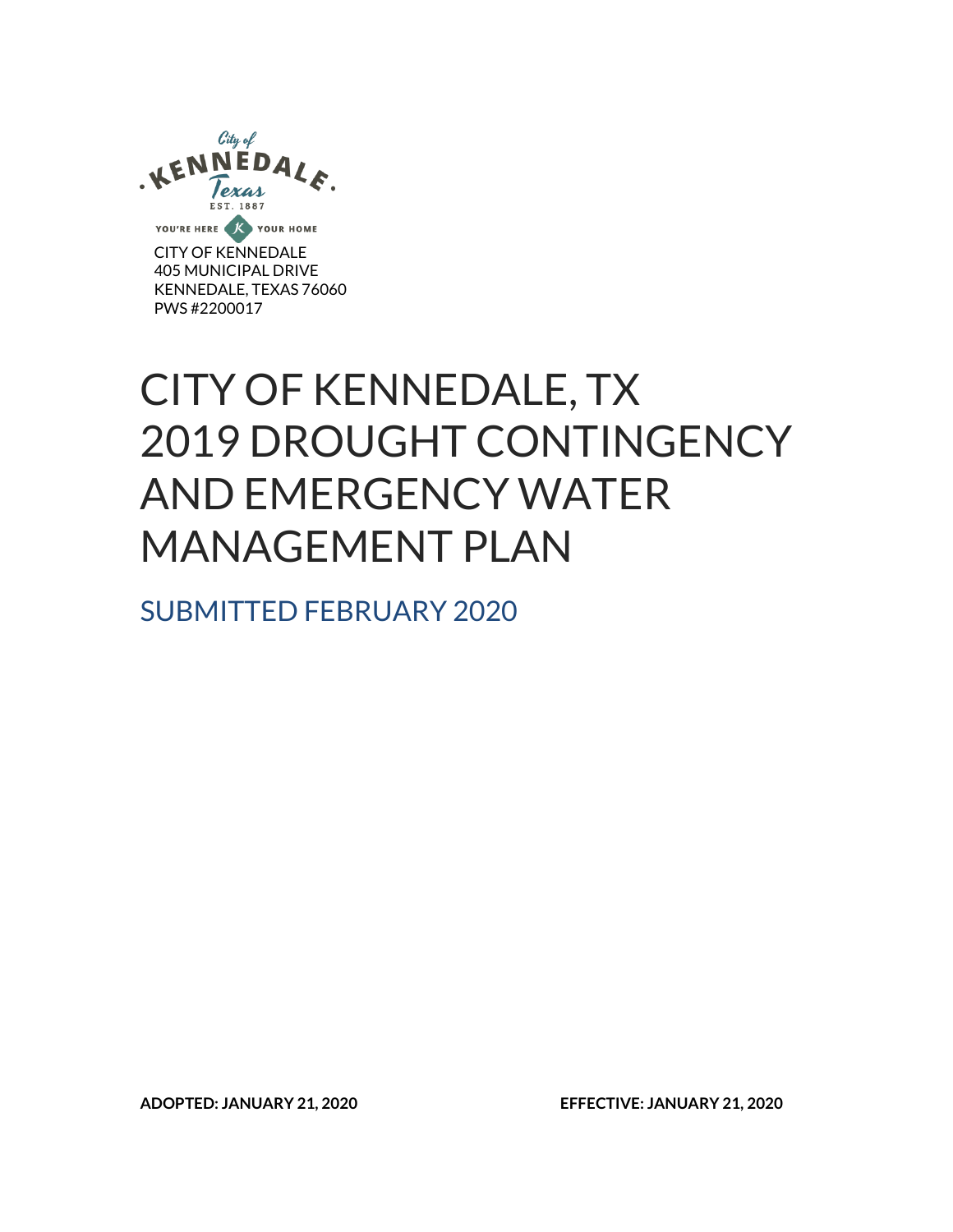|                         | <b>TABLE OF CONTENTS</b>                                                        |          |
|-------------------------|---------------------------------------------------------------------------------|----------|
| <b>SECTION 1</b>        |                                                                                 |          |
| <b>SECTION 2</b>        |                                                                                 |          |
| <b>SECTION 3</b>        |                                                                                 |          |
| <b>SECTION 4</b><br>4.1 | DROUGHT CONTINGENCY AND EMERGENCY WATER MANAGEMENT PLAN 4<br>PUBLIC INVOLVEMENT |          |
| 4.2                     | PUBLIC EDUCATION                                                                | 4        |
| 4.3                     | INITIATION AND TERMINATION OF DROUGHT AND EMERGENCY RESPONSE STAGES             | 4        |
| 4.4                     | MANDATORY YEAR ROUND WATERING RESTRICTIONS                                      | 4        |
| 4.5                     | INITIATION OF A DROUGHT/ EMERGENCY WATER MANAGEMENT STAGE                       | 5        |
| 4.6                     | <b>TERMINATION OF A DROUGHT STAGE</b>                                           | 5        |
| <b>SECTION 5</b>        |                                                                                 |          |
|                         |                                                                                 |          |
| 5.1                     | TRIGGERING CONDITIONS FOR STAGE 1                                               | 6        |
| 5.2                     | TERMINATING CONDITIONS FOR STAGE 1                                              | 6        |
| 5.3                     | <b>GOAL FOR USE REDUCTION FOR STAGE 1</b>                                       | 6        |
| 5.4                     | ACTIONS AVAILABLE FOR STAGE 1                                                   | 6        |
| 5.5                     | <b>STAGE 1: ALL WATER USERS</b>                                                 | 6        |
| 5.6                     | STAGE 1: CITY AND LOCAL GOVERNMENTS                                             | 8        |
| 5.7                     | STAGE 1: COMMERCIAL OR INDUSTRIAL                                               | 9        |
|                         |                                                                                 | .9       |
| 5.8                     | TRIGGERING CONDITIONS FOR STAGE 2                                               | 9        |
| 5.9                     | TERMINATING CONDITIONS FOR STAGE 2                                              | 10       |
| 5.10                    | <b>GOAL FOR USE REDUCTION FOR STAGE 2</b>                                       | 10       |
| 5.11                    | <b>ACTIONS AVAILABLE FOR STAGE 2</b>                                            | 10       |
| 5.12                    | <b>STAGE 2: ALL WATER USERS</b>                                                 | 10       |
| 5.13                    | STAGE 2: CITY AND LOCAL GOVERNMENTS                                             | 11       |
| 5.14                    | STAGE 2: COMMERCIAL OR INDUSTRIAL                                               | 11       |
|                         |                                                                                 | 11       |
| 5.15                    | TRIGGERING CONDITIONS FOR STAGE 3                                               | 11       |
| 5.16                    | TERMINATING CONDITIONS FOR STAGE 3                                              | 12       |
| 5.17                    | <b>GOALS FOR USE REDUCTION FOR STAGE 3</b>                                      | 12       |
| 5.18                    | <b>ACTIONS AVAILABLE FOR STAGE 3</b>                                            | 12       |
| 5.19                    | <b>STAGE 3: ALL WATER USERS</b>                                                 | 12       |
| 5.20                    | STAGE 3: CITY AND LOCAL GOVERNMENTS                                             | 13       |
| 5.21                    | STAGE 3: COMMERCIAL OR INDUSTRIAL                                               | 13       |
| <b>SECTION 6</b>        | PROCEDURES FOR GRANTING VARIANCES TO THE PLAN                                   | 13       |
| 6.1                     | <b>GROUNDS FOR GRANTING A VARIANCE</b>                                          | 14       |
| 6.2<br>6.3              | INFORMATION REQUIRED FOR A VARIANCE REQUEST<br>REVOCATION OF A VARIANCE         | 14<br>14 |
|                         |                                                                                 |          |
| <b>SECTION 7</b>        | PROCEDURES FOR ENFORCING MANDATORY WATER USE MEASURES                           | 15<br>15 |
| 7.1<br>7.2              | <b>COORDINATION WITH THE OTHER ENTITIES</b>                                     | 15       |
| 7.3                     | REVIEW AND UPDATE OF DROUGHT CONTINGENCY PLAN                                   | 15       |
| 7.4                     | <b>SEVERABILITY</b>                                                             | 15       |
| 7.5                     | DROUGHT CONTINGENCY PLAN DEFINITIONS                                            | 16       |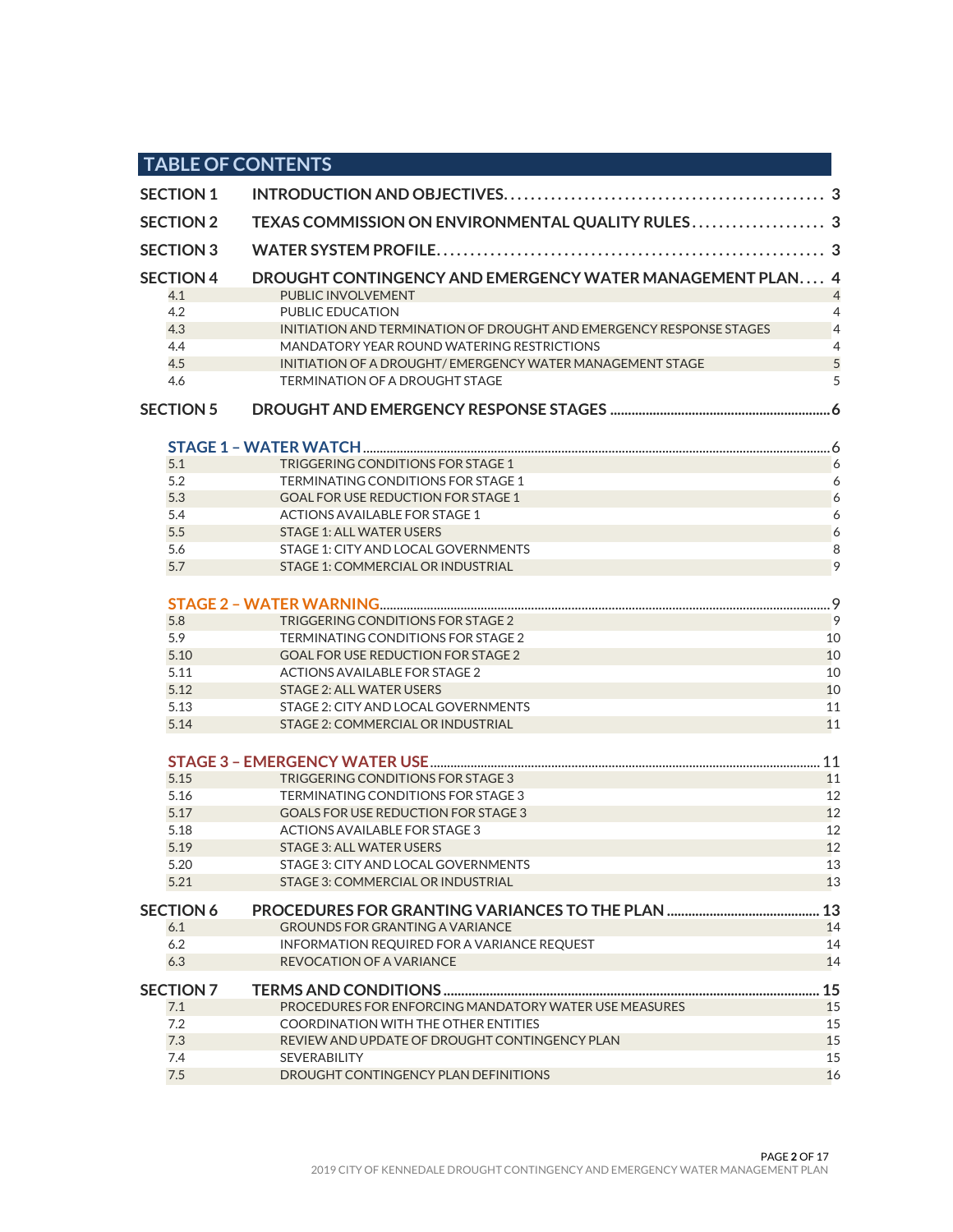# <span id="page-2-0"></span>**SECTION 1 INTRODUCTION AND OBJECTIVES**

The purpose of this Drought Contingency and Emergency Water Management Plan (subsequently referred to as the Plan) is as follows:

- To conserve the available water supply in times of drought and emergency
- To maintain supplies for domestic water use, sanitation, and fire protection
- **To protect and preserve public health, welfare, and safety**
- **To minimize the adverse impacts of water supply shortages**
- To minimize the adverse impacts of emergency water supply conditions.

# <span id="page-2-1"></span>**SECTION 2 TEXAS COMMISSION ON ENVIRONMENTAL QUALITY RULES**

TCEQ rule Title 30, Part 1, Chapter 288, Subchapter A, Rule 288.1 (4) defines a drought contingency plan as "a strategy or combination of strategies for temporary supply and demand management responses to temporary and potentially recurring water supply shortages and other water supply emergencies."

TCEQ rules governing development of and minimum requirements for drought contingency plans for municipal water suppliers and wholesale water suppliers are contained in Texas Administrative Code Title 30, Part 1, Chapter 288, Subchapter B, Rule 288.20 and Rule 288.22, respectively.

# <span id="page-2-2"></span>**SECTION 3 WATER SYSTEM PROFILE**

Kennedale owns and operates five groundwater wells that pump water from the Trinity aquifer; these wells can reliably deliver up to 1.8 MGD. The City may also purchase up to 2.5 MGD of treated surface water from the City of Fort Worth. Fort Worth purchases raw surface water from the Tarrant Regional Water District (TRWD). The Fort Worth surface water supply sources are:

- West Fork of Trinity River: Lake Worth, Eagle Mountain Lake, and Lake Bridgeport; (A pipeline connecting Eagle Mountain Lake to the East Texas supply is under construction.)
- East Texas: Cedar Creek Reservoir, located approximately 75 miles southeast of Fort Worth; and Richland Chambers Reservoir, located approximately 75 miles southeast of Fort Worth; and
- Clear Fork of the Trinity River via Lake Benbrook. (A pipeline connects Lake Benbrook to the East Texas Supply.)

Kennedale has 3,277 active retail service connections.

In accordance with Section 2.3 of the wholesale water contract, the City of Kennedale is required to institute and apply the same rationing, conservation measures or restrictions to the use of water by their customers for so long as any part of their total water supply is being furnished by Fort Worth.

Kennedale maintains about 58 miles of distribution pipelines.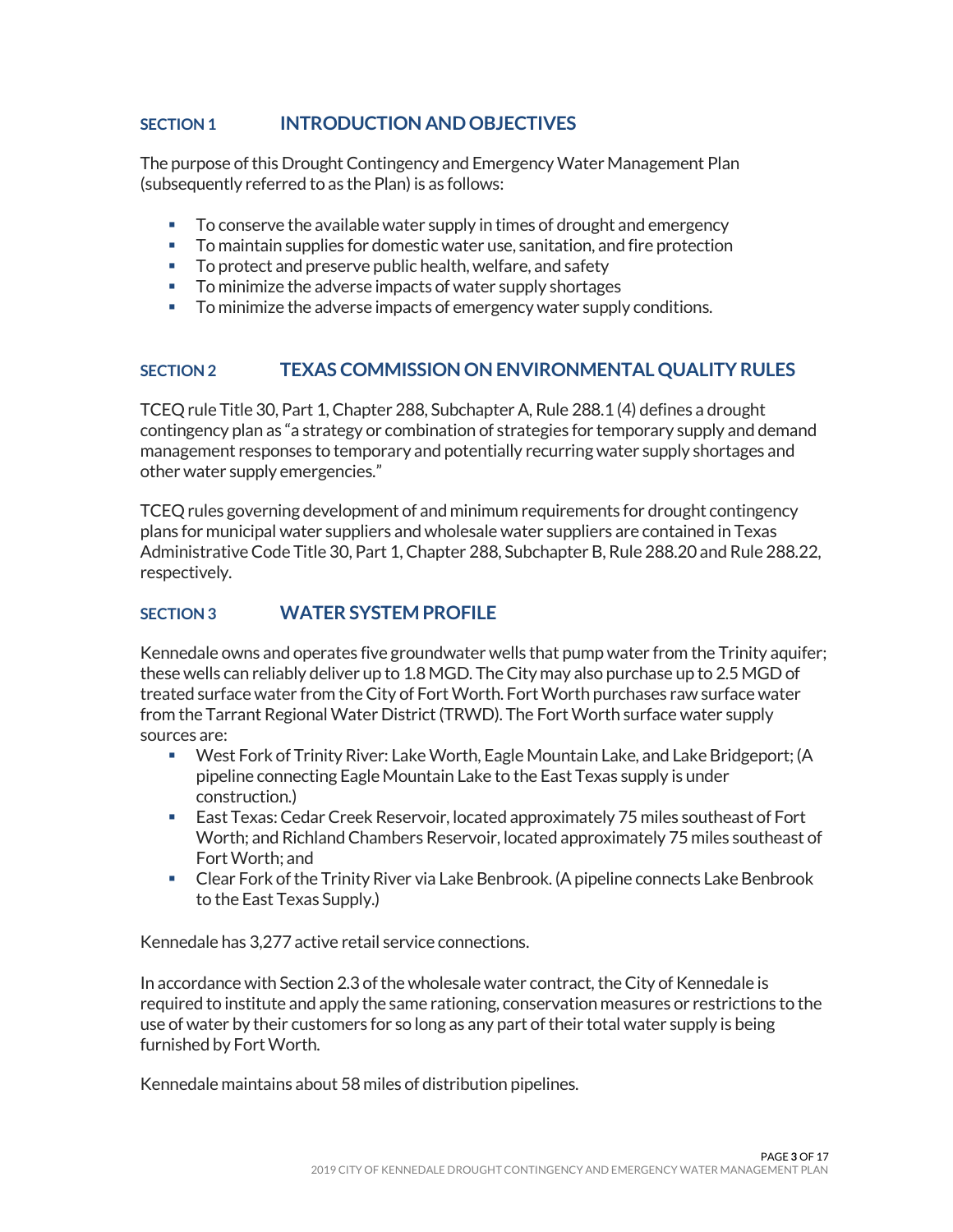The water supply triggers defined in Section 4.4 were provided to Kennedale via Fort Worth and were developed by Tarrant Regional Water District. TRWD selected its triggers after hiring an outside consultant to evaluate where the triggers levels should be for the drought plan to achieve meaningful water savings.

# <span id="page-3-0"></span>**SECTION 4 DROUGHT CONTINGENCY AND EMERGENCY WATER MANAGEMENT PLAN**

# <span id="page-3-1"></span>**4.1 PUBLIC INVOLVEMENT**

The City will afford an opportunity for the public to provide input into the preparation and/or amendment of the Plan by scheduling and providing notice of a public meeting. Notices will be posted on the City website and in the vestibule of City Hall located at 405 Municipal Drive, Kennedale, Texas.

After the Plan is adopted, it will be available on the City's website in the Municode section (*[www.cityofkennedale.com/code](http://www.cityofkennedale.com/code)*). In addition, the Plan will be mailed to those who request a copy in writing.Written requests should be addressed to the Public Works Director, City of Kennedale, 405 Municipal Drive, Kennedale, Texas.

# <span id="page-3-2"></span>**4.2 PUBLIC EDUCATION**

The City will periodically provide the public with information about the Plan, including when a stage of the Plan has been initiated or terminated, information about the conditions under which each stage of the Plan is to be initiated or terminated and the drought response measures to be implemented in each stage. This information may be provided by publication in the local newspaper, press releases, utility bill inserts, and the City's newsletter and website.

## <span id="page-3-3"></span>**4.3 INITIATION AND TERMINATION OF DROUGHT AND EMERGENCY RESPONSE STAGES**

The provisions of this Plan shall apply to all persons, customers, and property utilizing potable water provided by the City of Kennedale. The terms "person" and "customer" as used in the Plan include individuals, corporations, partnerships, associations, and all other legal entities. The Plan does not apply to locations using treated wastewater effluent, private wells or possessing their own water rights in the Trinity River; however, any pond, impoundment, body of water, or other water source that is supplemented, or has the ability to supplement supply, with potable water shall adhere to the provisions of this plan.

The Plan may be applied to the entire city or geographic portions of the city as necessary. If the Plan is applied only to a limited sector, the boundaries will be defined in terms of roadways, creeks and other easily distinguishable features, such as city limits.

# <span id="page-3-4"></span>**4.4 MANDATORY YEAR ROUND WATERING RESTRICTIONS**

The following restrictions are year round mandatory water conservation strategies that will be enforced even when no Drought Stage has been initiated. The exceptions noted in Stage 1 Drought restrictions also apply to the year round mandatory restrictions.

No outdoor watering with sprinklers or irrigation systems between 10 a.m. and 6 p.m.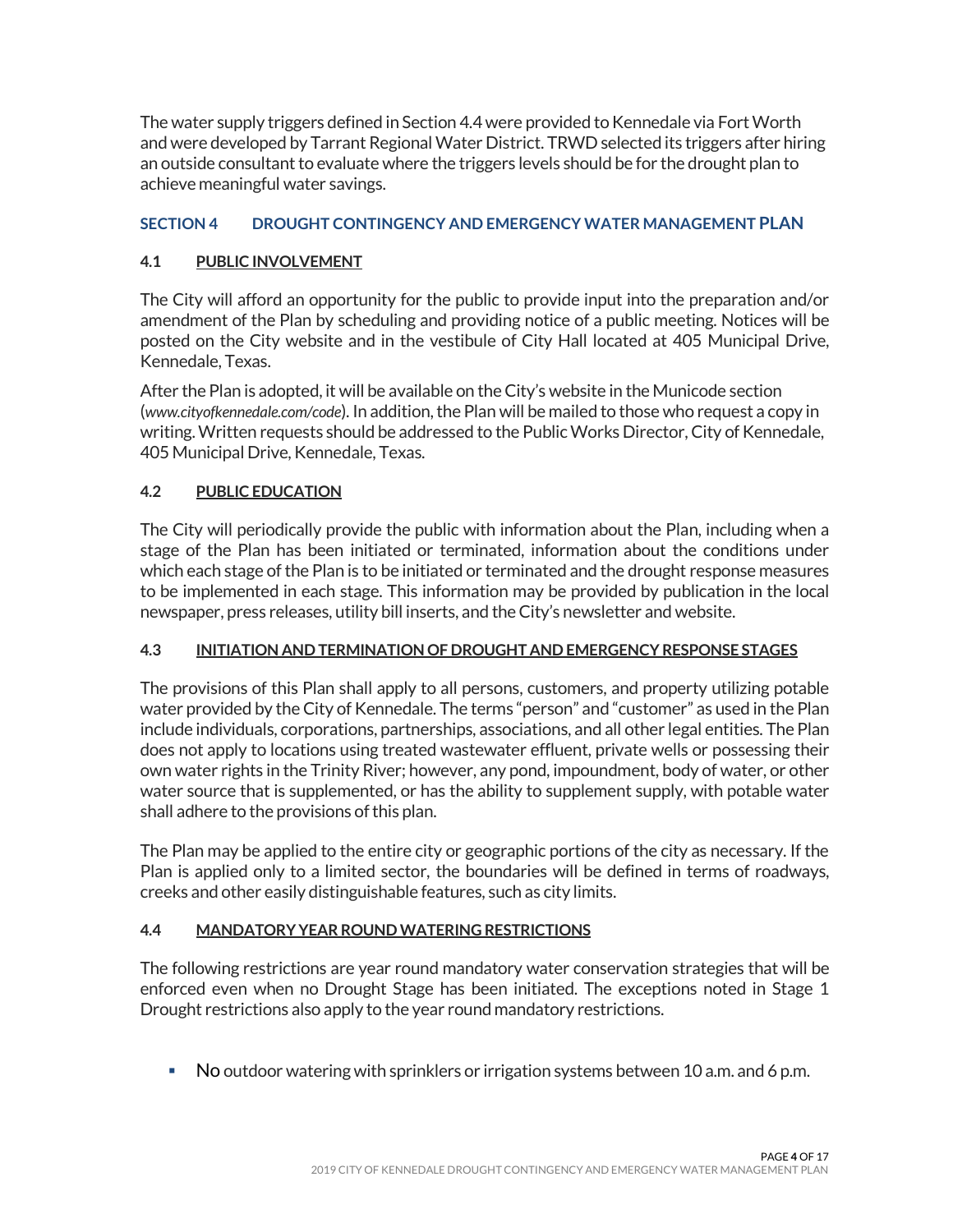- Limit landscape watering with sprinklers or irrigation systems at each service address to a twice per week schedule as outlined below. This includes landscape watering of parks, and sports fields.
	- Residential addresses ending in an even number (0, 2, 4, 6, or 8) may water on Wednesdays and Saturdays.
	- Residential addresses ending in an odd number (1, 3, 5, 7 or 9) may water on Thursdays and Sundays.
	- All non-residential locations (apartment complexes, businesses, industries, parks, medians, etc.) may water on Tuesdays and Fridays

# <span id="page-4-0"></span>**4.5 INITIATION OF A DROUGHT/ EMERGENCY WATER MANAGEMENT STAGE**

The City Manager or his/her duly appointed representative in consultation with the Arlington Director of Water Utilities will monitor water supply and City system demands on a daily basis and will determine when conditions warrant initiation or termination of each stage of the Plan. This information shall be provided to the public by some or all of the following methods: publication in the local newspaper, press releases, utility bill inserts, and/or the City's newsletter or website.

Although each stage of the Plan will generally be implemented sequentially, when specific "triggers" are reached, the City Manager or his/her duly appointed representative in consultation with the Arlington Director of Water Utilities may initiate the Plan beginning at any stage. Conversely, the City Manager or his/her duly appointed representative is not required to initiate the Plan simply because a "trigger" was reached.

Additional measures may be invoked whenever necessary, or if implementation of any stage of the Plan does not reduce demand enough to allow proper management of the system.

The City has a Wholesale Water Purchase Contract with the City of Fort Worth and is required to initiate water restrictions at least as stringent as those initiated by the City of Fort Worth.

Stages imposed by Tarrant Regional Water District (TRWD) action must be initiated by the City of Fort Worth and the City of Kennedale.

## <span id="page-4-1"></span>**4.6 TERMINATION OF A DROUGHT STAGE**

The City Manager or his/her official designee in consultation with the Arlington Director of Water Utilities may order the termination of a drought response or water emergency stage when the conditions for termination are met or at their discretion. The public will be notified through local media, newsletter and the City of Kennedale Web site.

The City Manager or his/her official designee in consultation with the Arlington Director of Water Utilities may decide not to order the termination of a drought response stage or water emergency even though the conditions for termination of the stage are met. The City Manager or his designee in consultation with the Arlington Director of Water Utilities may choose to implement a phased out approach when exiting various stages to protect the integrity of the system. Factors which could influence such a decision include, but are not limited to, the time of the year, weather conditions, or the anticipation of potential changed conditions that warrant the continuation of the drought stage. The reason for this decision should be documented.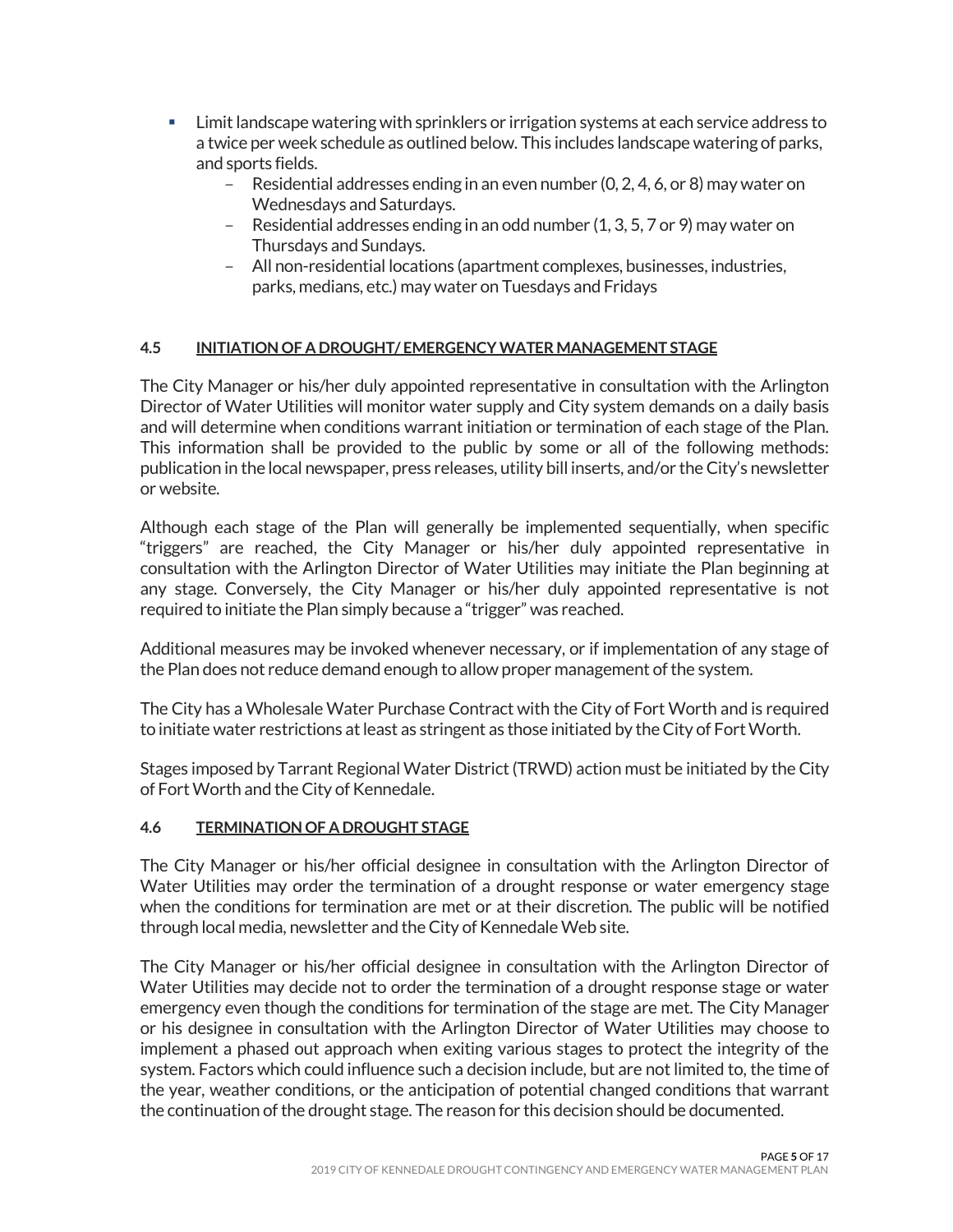# <span id="page-5-0"></span>**SECTION 5 DROUGHT AND EMERGENCY RESPONSE STAGES**

# <span id="page-5-1"></span>**STAGE 1 –WATER WATCH**

#### <span id="page-5-2"></span>**5.1 TRIGGERING CONDITIONS FOR STAGE 1**

- Water demand reaches or exceeds 90% of reliable delivery capacity for three consecutive days. The delivery capacity could be citywide or in a specified portion of the system.
- Kennedale's water treatment or distribution system becomes contaminated.
- Kennedale's water demand for all or part of the delivery system approaches delivery capacity.
- Kennedale's water supply system is unable to deliver water due to the failure or damage of major water system components.
- **TRWD** initiated Stage 1 Water Watch for one or more of the following reasons:
	- Total raw water supply in TRWD western and eastern division reservoirs drops below 75% (25% depleted) of conservation storage.
	- Water demand for all or part of the TRWD delivery system exceeds delivery capacity because delivery capacity is inadequate.
	- Water demand is projected to approach the limit of TRWD's permitted supply.
	- TRWD's supply source becomes contaminated.
	- TRWD's water supply system is unable to deliver water due to the failure or damage of major water system components.
	- The TRWD General Manager, with the concurrence of the TRWD Board of Directors, finds that conditions warrant the declaration of a Stage 1 drought.

## <span id="page-5-3"></span>**5.2 TERMINATING CONDITIONS FOR STAGE 1**

Stage 1 will terminate when the total combined raw water supply in TRWD western and eastern division reservoirs exceeds 95% of conservation storage capacity or remains at or above 85% for 90 consecutive days, whichever occurs first.

## <span id="page-5-4"></span>**5.3 GOAL FOR USE REDUCTION FOR STAGE 1**

The goal for water use reduction under Stage 1, Water Watch, is five percent. If circumstances warrant or if required by TRWD, the City Manager or his/her official designee in consultation with the Arlington Director of Water Utilities can set a goal for greater water use reduction.

#### <span id="page-5-5"></span>**5.4 ACTIONS AVAILABLE FOR STAGE 1**

The City Manager or his/her official designee in consultation with the Arlington Director of Water Utilities may order the implementation of any of the actions listed below, as deemed necessary. The City Manager or his/her official designee in consultation with the Arlington Director of Water Utilities must implement any action(s) required by the Tarrant Regional Water District.

## <span id="page-5-6"></span>**5.5 STAGE 1: ALL WATER USERS**

Initiate mandatory restrictions to prohibit non-essential water use as follows: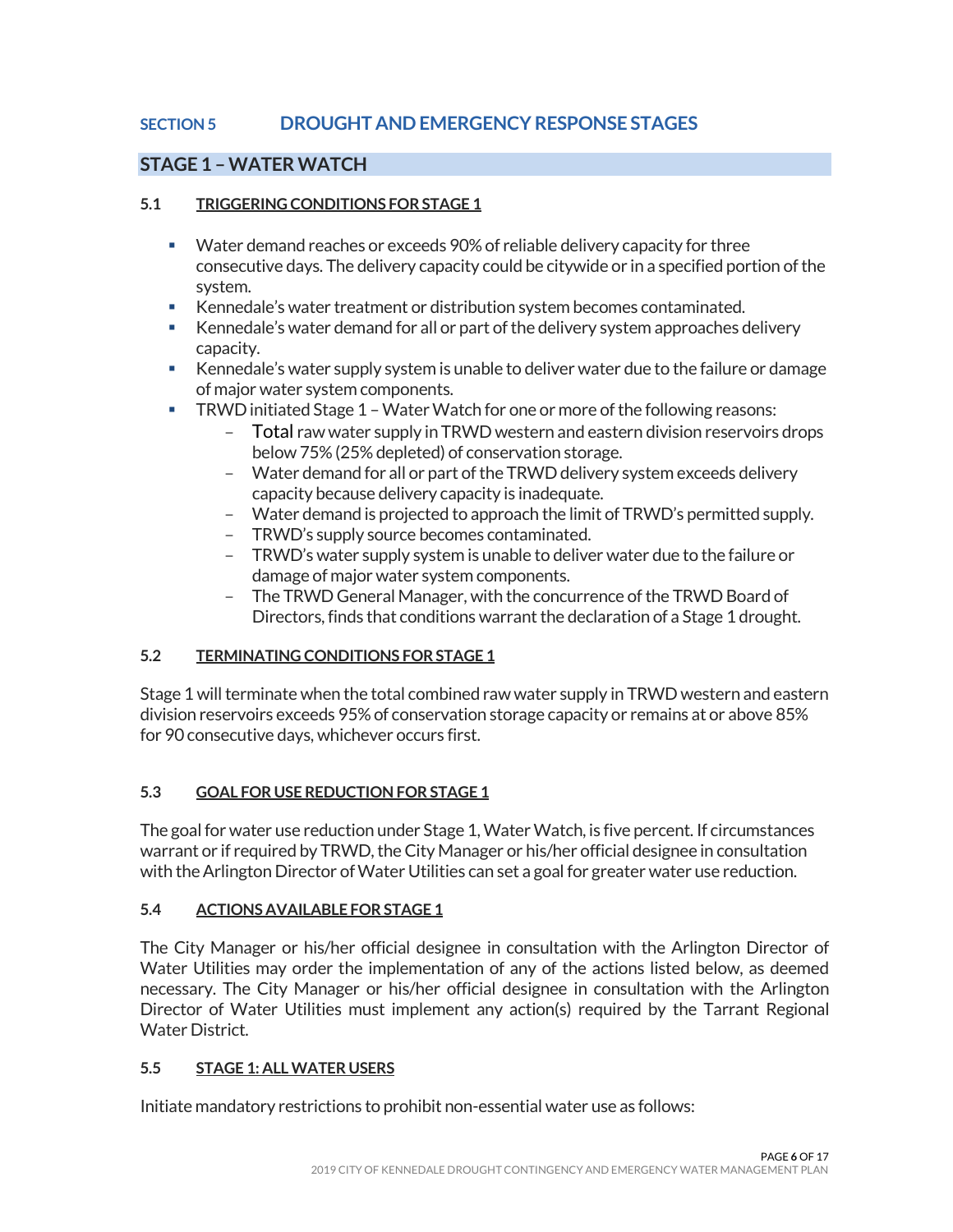- Discourage hosing of paved areas, such as sidewalks, driveways, parking lots, tennis courts, patios, or other impervious surfaces, except to alleviate an immediate health or safety hazard. This may include premises with raw or processed food, pharmaceutical or vaccine processing, storage or vending establishments including restaurants and grocery stores may be washed to the extent necessary for sanitary purposes. These areas may also include:
	- Trash and dumpster areas
	- Areas around fuel pumps
	- Store front cleaning of areas with accumulated bird droppings, feathers and debris
	- Localized spot cleaning of parking areas to remove oil, grease buildup that may pose a health and safety issue.
- Discourage hosing of buildings or other structures for purposes other than fire protection or surface preparation prior to painting.
- **Prohibit using water in such a manner as to allow runoff or other waste, including:** 
	- failure to repair a controllable leak, including a broken sprinkler head, a leaking valve, leaking or broken pipes, or a leaking faucet;
	- operating a permanently installed irrigation system with: (a) a broken head; (b) a head that is out of adjustment and the arc of the spray head is over a street or parking lot; or (c) a head that is misting because of high water pressure; or
	- during irrigation, allowing water to (a) to run off a property and form a stream of water in a street for a distance of 50 feet or greater; or (b) to pond in a street or parking lot to a depth greater than one-quarter of an inch.
	- Allowing or causing an irrigation system or other lawn watering device to operate during any form of precipitation or when temperatures are at or below 32 degrees Fahrenheit.
- **Prohibit outdoor watering with sprinklers or irrigation systems between 10:00 a.m. and** 6:00 p.m.
- Limit landscape watering with sprinklers or irrigation systems at each service address to a twice per week schedule as outlined below. This includes landscape watering of parks, and sports fields.
	- Residential addresses ending in an even number (0, 2, 4, 6, or 8) may water on Wednesdays and Saturdays.
	- Residential addresses ending in an odd number (1, 3, 5, 7 or 9) may water on Thursdays and Sundays.
	- All non-residential locations (apartment complexes, businesses, industries, parks, medians, etc.) may water on Tuesdays and Fridays.

## **EXCEPTIONS:**

- Lawns and landscaping may be watered on any day by handheld hose, drip irrigation, a soaker hose or tree bubbler.
- Water use necessary for the repair of an irrigation system, plumbing line, fountain, etc. in the presence of the person making the repair.
- Outdoor watering at service addresses with large multi-station irrigation systems may take place in accordance with a variance granted by the Public Works Director, if the Public Works Director determines that a property cannot be completely irrigated with an average of three-quarters of an inch of water in a single day, and that the property should be divided into sections to be irrigated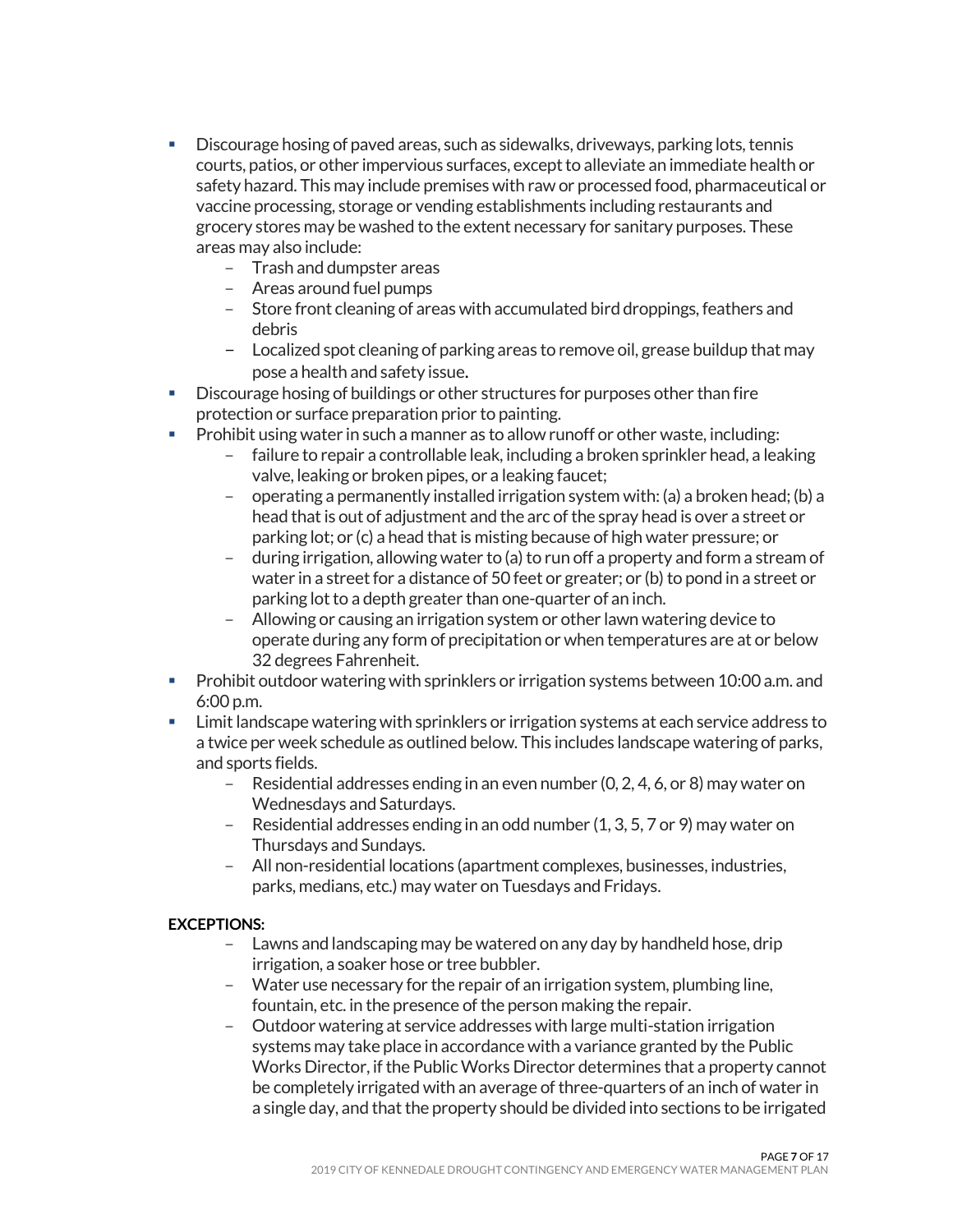on different days. If approved, no station will be watered more than twice per week.

- Establishing new turf is discouraged. If hydro mulch, grass sod, or grass seed is installed for the purpose of establishing a new lawn, there are no watering restrictions for the first 30 days while it is being established. After that, the watering restrictions set forth in this stage apply. (This does not include over seeding with rye, or seasonal grasses, since turf already exist.)
- Skinned areas of sports fields may be watered as needed for dust control.
- Watering of athletic fields (fields only, does not include surrounding landscaped areas) used for organized sports practice, competition, or exhibition events may occur as necessary to protect the health and safety of the players, staff, or officials present for athletic events. Encouraged to reduce water use by five percent.
- Public areas that are open to the public at-large and have a high impact from frequent use may be allowed additional watering, with a variance granted by the Public Works Director, if it is deemed to be beneficial to serve and protect the community amenity. Examples may include but are not limited to: outdoor amphitheaters, demonstration gardens, public art exhibitions, outdoor learning areas, arboretums, etc.
- **All users are encouraged to reduce the frequency of draining and refilling swimming** pools.
- All users are encouraged to use native and adapted drought tolerant plants in landscaping.
- Washing of any motor vehicle, motorbike, boat, trailer, airplane, or other vehicle shall be limited to the use of a hand-held bucket or a hand-held hose equipped with a positivepressure shutoff nozzle for quick rinses. Vehicle washing may be done at any time on the premises of a commercial car wash or commercial service station. Companies with an automated on-site vehicle washing facility may wash its vehicles at any time. Further, such washing may be exempt from these requirements if the health, safety, and welfare of the public are contingent upon frequent vehicle cleansing, such as garbage trucks and vehicles used to transport food and perishables.
- Discourage the filling, draining, or refilling of swimming pools, wading pools, hot tubs and Jacuzzi type pools except to maintain adequate water levels for structural integrity, proper operation and maintenance, and/or to alleviate an issue that poses a public safety risk.

## <span id="page-7-0"></span>**5.6 STAGE 1: CITY AND LOCAL GOVERNMENTS**

In addition to the actions listed above:

- Review conditions and problems that caused Stage 1. Take corrective action.
- **Increase public education efforts on ways to reduce water use.**
- **Increase enforcement efforts.**
- **Intensify leak detection and repair efforts.**
- Audit all city and local government irrigation systems to ensure proper condition, settings, and operation.
- **IDENTIFY And Encourage voluntary reduction measures by high-volume water users** through water use audits.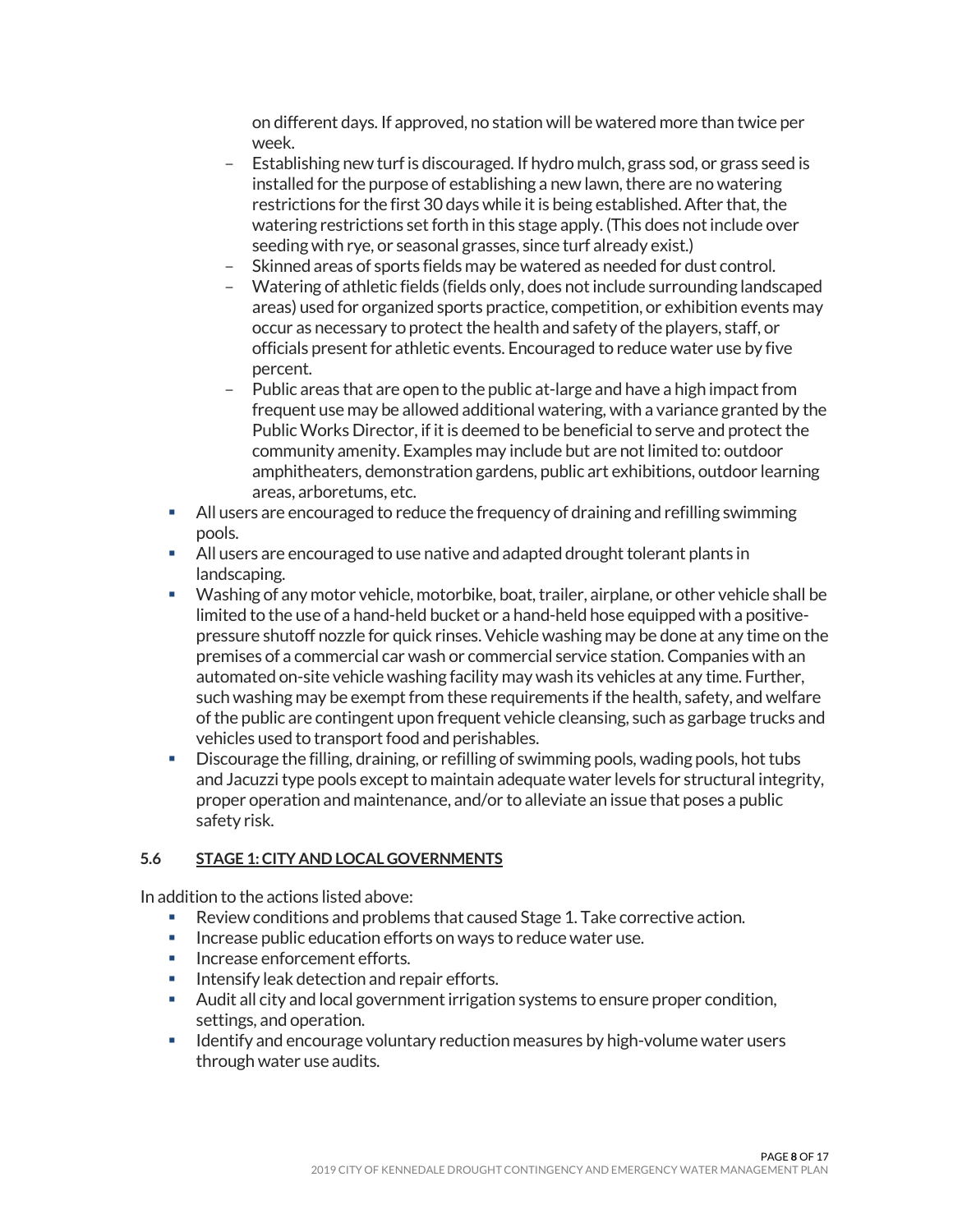- Reduce non-essential water use. As used herein, non-essential water uses are those that do not have any health or safety impact and are not needed to meet the core function of the agency.
- The Fort Worth Water Director or his/her designee will notify wholesale customers of actions being taken and require them to implement the same stage and measures. Such action is in accordance with Section 2.3 of the uniform wholesale water contract. Per the contract, wholesale customers are required to institute and apply the same rationing, conservation measures or restrictions to the use of water by their customers for so long as any part of their total water supply is being furnished by Fort Worth.

# <span id="page-8-0"></span>**5.7 STAGE 1: COMMERCIAL OR INDUSTRIAL**

- All actions listed above for all water users apply to commercial and industrial users.
- Stock at commercial plant nurseries is exempt from Stage 1 watering restrictions.
- **Hotels, restaurants, and bars are encouraged to serve drinking water to patrons on an** "on demand" basis.
- **Hotels are encouraged to implement laundry conservation measures by encouraging** patrons to reuse linens and towels.
- Car wash facilities must keep equipment in good working order, which should include regular inspections to be sure there are no leaks, broken or misdirected nozzles, and that all equipment is operating efficiently.
- All commercial and industrial customers are encouraged to audit irrigation systems

# <span id="page-8-1"></span>**STAGE 2 –WATER WARNING**

## <span id="page-8-2"></span>**5.8 TRIGGERING CONDITIONS FOR STAGE 2**

- **Water demand reaches or exceeds 95% of reliable delivery capacity for three** consecutive days. The delivery capacity could be citywide or in a specified portion of the system.
- **Contamination of the water supply source(s) or water supply system.**
- **Demand for all or part of the delivery system equals or exceeds delivery capacity** because delivery capacity is inadequate.
- **Water supply system is unable to deliver water due to the failure or damage of major** water system components.
- TRWDinitiated Stage 2 –Water Warning for one or more of the following reasons:
	- Total raw water supply in TRWD western and eastern division reservoirs drops below 60% (40% depleted) of conservation storage.
	- Water demand for all or part of the TRWD delivery system exceeds delivery capacity because delivery capacity is inadequate.
	- Water demand is projected to approach the limit of TRWD's permitted supply.
	- TRWD's supply source becomes contaminated.
	- TRWD's water supply system is unable to deliver water due to the failure or damage of major water system components.
	- The TRWD General Manager, with the concurrence of the TRWD Board of Directors, finds that conditions warrant the declaration of a Stage 2 drought.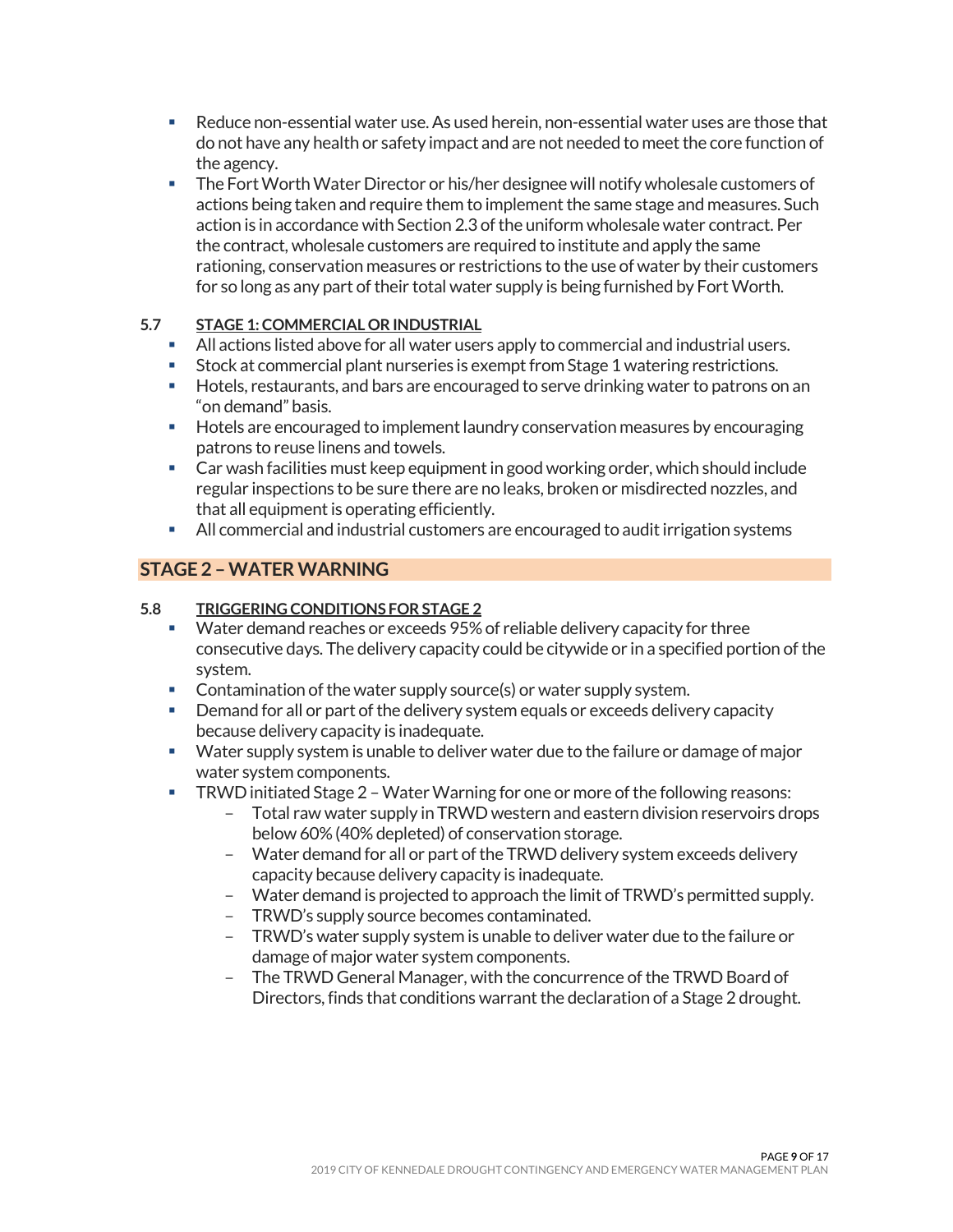#### <span id="page-9-0"></span>**5.9 TERMINATING CONDITIONS FOR STAGE 2**

Stage 2 will terminate when the total combined raw water supply in TRWD western and eastern division reservoirs exceeds 75% of conservation storage capacity or remains at or above 70% for 30 consecutive days.

#### <span id="page-9-1"></span>**5.10 GOAL FOR USE REDUCTION FOR STAGE 2**

The goal for water use reduction under Stage 2 – Water Warning is to decrease use by 10 percent. If circumstances warrant or if required by TRWD, the City Manager or his/her official designee in consultation with the Arlington Director of Water Utilities can set a goal for greater water use reduction.

#### <span id="page-9-2"></span>**5.11 ACTIONS AVAILABLE FOR STAGE 2**

The City Manager or his/her official designee in consultation with the Arlington Director of Water Utilities may order the implementation of any of the actions listed below, as deemed necessary. The City Manager or his/her official designee in consultation with the Arlington Director of Water Utilities must implement any action(s) required by the Tarrant Regional Water District.

- Continue actions under Stage 1.
- **Initiate engineering studies to evaluate water supply alternatives should conditions** worsen.

#### <span id="page-9-3"></span>**5.12 STAGE 2: ALL WATER USERS**

 Limit landscape watering with sprinklers or irrigation systems to a once per week schedule at each service address as determined by the Public Works Director. This includes landscape watering at parks, and sports fields.

#### **EXCEPTIONS:**

- Lawns and landscaping may be watered on any day, at any time, by handheld hose, drip irrigation, a soaker hose or tree bubbler.
- Outdoor watering at service addresses with large multi-station irrigation systems may take place in accordance with a variance granted by the director of utilities, if the director determines that a property cannot be completely irrigated with an average of three-quarters of an inch of water in a single day, and that the property should be divided into sections to be irrigated on different days. If approved, no station will be watered more than once per week.
- Watering of athletic fields (fields only, does not include surrounding landscaped areas) used for organized sports practice, competition, or exhibition events may occur as necessary to protect the health and safety of the players, staff, or officials present for athletic events. Encouraged to reduce water use by 10%.
- All users are encouraged to wait until the current drought or emergency situation has passed before establishing new landscaping and turf. Variances granted for establishing new turf grass or landscaping will be for a maximum of 30 days from the date of approval. After that, the watering restrictions set forth in this stage apply. (This does not include over seeding with rye since turf already exists.)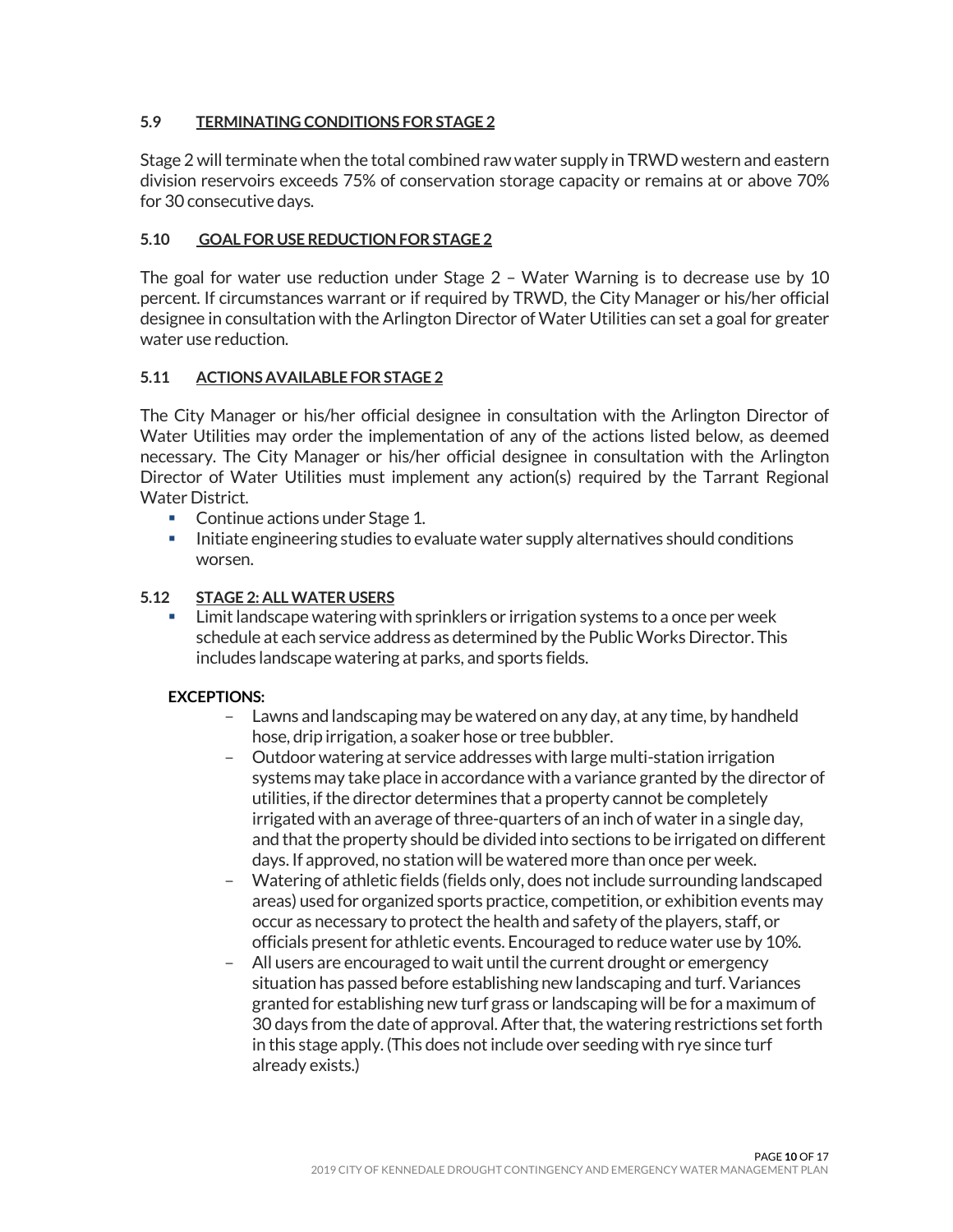- Discourage the operation of ornamental fountains or ponds that use potable water except where necessary to support aquatic life or where such fountains or ponds are equipped with a recirculation system.
- Discourage the filling, draining, or refilling of swimming pools, wading pools, hot tubs and Jacuzzi type pools except to maintain adequate water levels for structural integrity, proper operation and maintenance, and/or to alleviate an issue that poses a public safety risk.
- Encourage the use of covers for all types of pools, hot tubs, and Jacuzzi type pools when not in use.

# <span id="page-10-0"></span>**5.13 STAGE 2: CITY AND LOCAL GOVERNMENTS**

- Review conditions or problems that caused Stage 2. Take corrective action.
- **Increase frequency of media releases on water supply conditions.**
- **Further accelerate public education efforts on ways to reduce water use.**
- Eliminate non-essential water use. As used herein, non-essential water uses are those that do not have any health or safety impact and are not needed to meet the core function of the agency.
- **Prohibit wet street sweeping.**
- The Fort Worth Water Director or his/her designee will notify wholesale customers of actions being taken and require them to implement the same stage and measures. Such action is in accordance with Section 2.3 of the uniform wholesale water contract. Per the contract, wholesale customers are required to institute and apply the same rationing, conservation measures or restrictions to the use of water by their customers for so long as any part of their total water supply is being furnished by Fort Worth.

## <span id="page-10-1"></span>**5.14 STAGE 2: COMMERCIAL OR INDUSTRIAL**

- All actions listed above for all water users apply to commercial and industrial users.
- Use of water from fire hydrants for any purpose other than firefighting related activities or other activities necessary to maintain public health, safety and welfare requires a variance issued by the Public Works Director.

# <span id="page-10-2"></span>**STAGE 3 – EMERGENCY WATER USE**

## <span id="page-10-3"></span>**5.15 TRIGGERING CONDITIONS FOR STAGE 3**

- Water demand has reaches or exceeds 98% of reliable delivery capacity for one day. The delivery capacity could be citywide or in a specified portion of the system.
- Contamination of the water supply source(s) or water supply system.
- **Demand for all or part of the delivery system exceeds delivery capacity because delivery** capacity is inadequate.
- Water supply system is unable to deliver water due to the failure or damage of major water system components.
- TRWD has initiated Stage 3 Emergency Water Use, which may also be initiated by one or more of the following:
	- Total raw water supply in TRWD western and eastern division reservoirs drops below 45% (55% depleted) of conservation storage.
	- Water demand for all or part of the TRWD delivery system exceeds delivery capacity because delivery capacity is inadequate.
	- Water demand is projected to approach or exceed the limit of TRWD's permitted supply.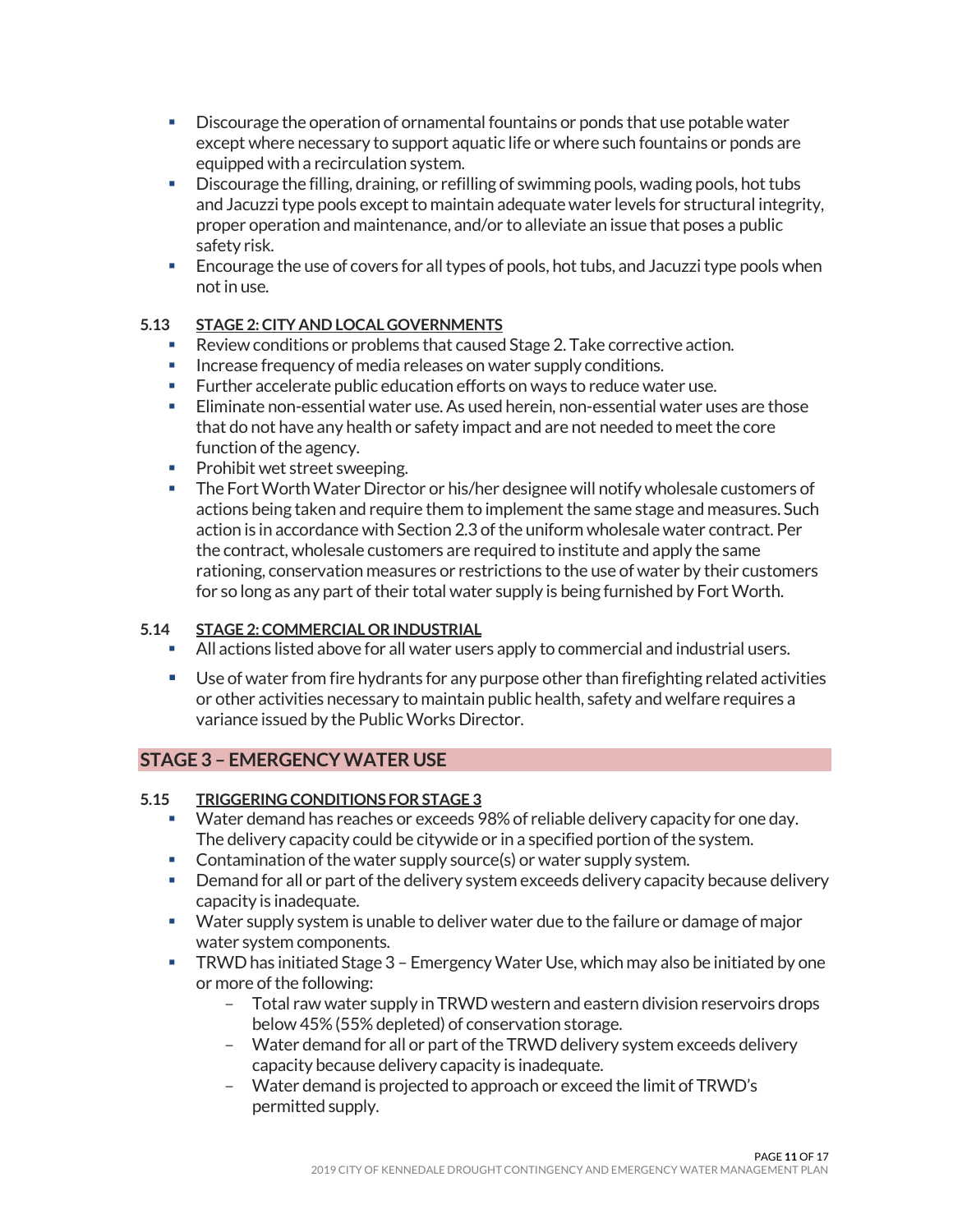- TRWD's supply source becomes contaminated.
- TRWD's water supply system is unable to deliver water due to the failure or damage of major water system components.
- The TRWD General Manager, with the concurrence of the TRWD Board of Directors, finds that conditions warrant the declaration of a Stage 3 drought.

# <span id="page-11-0"></span>**5.16 TERMINATING CONDITIONS FOR STAGE 3**

Stage 3 will terminate when the total combined raw water supply in TRWD western and eastern division reservoirs exceeds 60% of conservation storage capacity or remains at or above 55% for 30 consecutive days, whichever occurs first.

# <span id="page-11-1"></span>**5.17 GOALS FOR USE REDUCTION FOR STAGE 3**

The goal for water use reduction under Stage 3, Emergency Water Use, is to decrease use by 20 percent. If circumstances warrant or if required by TRWD, the City Manager or his/her official designee in consultation with the Arlington Director of Water Utilities can set a goal for a greater water use reduction.

# <span id="page-11-2"></span>**5.18 ACTIONS AVAILABLE FOR STAGE 3**

The City Manager or his/her official designee in consultation with the Arlington Director of Water Utilities may order the implementation of any of the actions listed below, as deemed necessary. The City Manager or his/her official designee in consultation with the Arlington Director of Water Utilities must implement any action(s) required by the Tarrant Regional Water District.

Continue or initiate any actions available under Stages 1 and 2.

## <span id="page-11-3"></span>**5.19 STAGE 3: ALL WATER USERS**

Prohibit landscape watering, including at parks and sports fields.

## **EXCEPTIONS**

- Watering with hand-held hose, soaker hose or drip irrigation system may occur any day and any time. (The intent of this measure is to allow for the protection of structural foundations, trees, and other high value landscape materials).
- Watering of athletic fields (fields only, does not include surrounding landscaped areas) used for organized sports practice, competition, or exhibition events may occur as necessary to protect the health and safety of the players, staff, or officials present for athletic events may be allowed to water by variance.A water management plan must be submitted to the Public Works Director detailing how each area will comply with stage 3 drought measures.
- **Prohibit establishment of new landscaping. Variances may be granted for those** landscape projects started prior to the initiation of stage 3 drought restrictions.
- Vehicle washing restricted to commercial car wash, commercial service station or a private on-site vehicle washing facility and can only be done as necessary for health, sanitation, or safety reasons, including but not limited to the washing of garbage trucks and vehicles used to transport food and other perishables. All other vehicle washing is prohibited.
- **Prohibit the operation of ornamental fountains or ponds that use potable water except** where necessary to support aquatic life.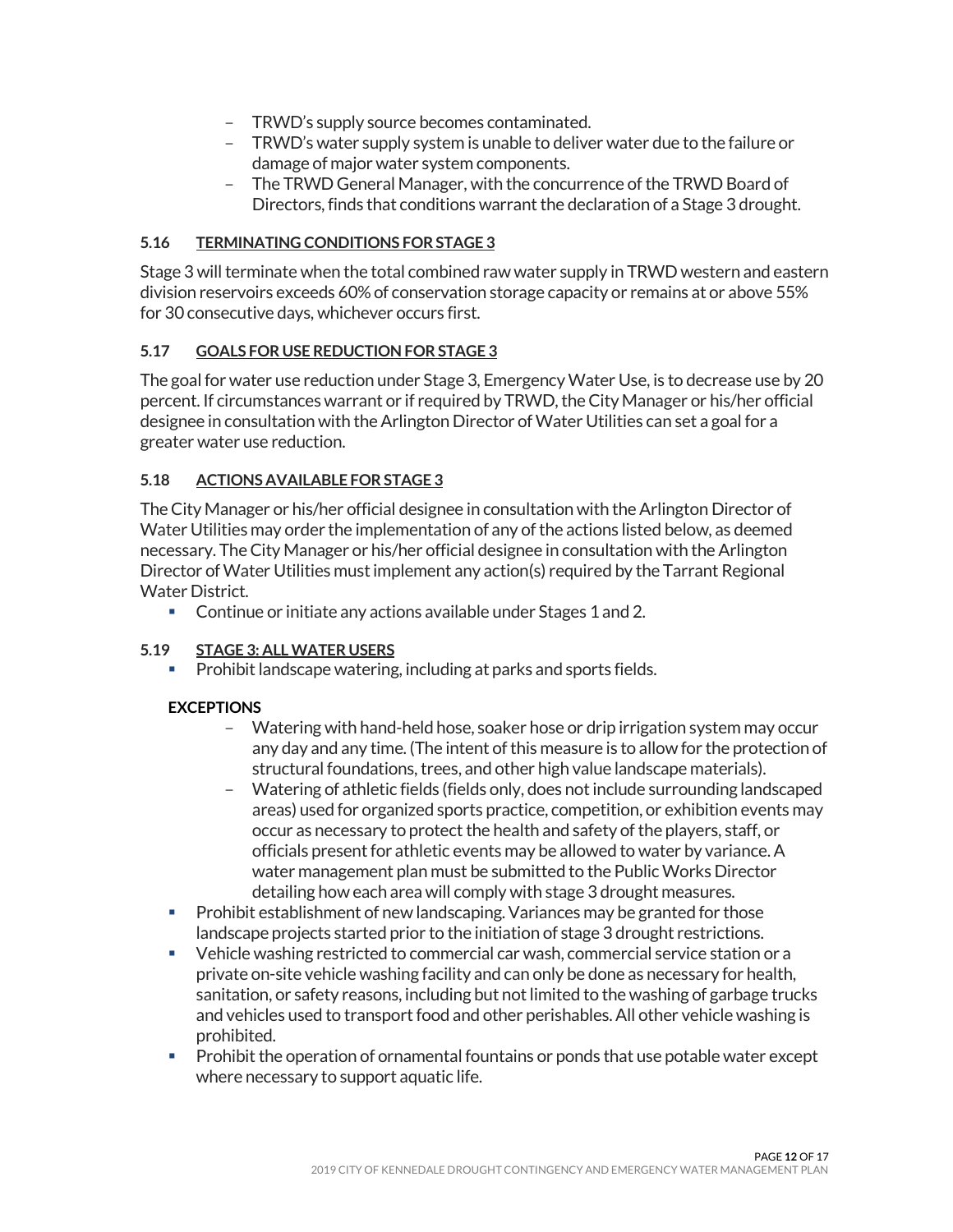- Prohibit the draining, filling, or refilling of swimming pools, wading pools and Jacuzzi type pools. Existing private and public pools may add water to maintain pool levels; however they may not be refilled using automatic fill valves.
- **Prohibit hosing of buildings or other structures for purposes other than fire protection** or surface preparation prior to painting with high-pressure equipment. Must be performed by a professional power washing service utilizing high efficiency equipment and a vacuum recovery system where possible.

## <span id="page-12-0"></span>**5.20 STAGE 3: CITY AND LOCAL GOVERNMENTS**

In addition to actions listed above:

- Continue or initiate any actions available under Stages 1 and 2.
- Review conditions or problems that caused Stage 3. Take corrective action.
- **Implement viable alternative water supply strategies.**
- **Increase frequency of media releases explaining emergency situation.**
- Reduce city and local government water use to maximum extent possible.
- **Prohibit the permitting of new swimming pools, Jacuzzi type pools, spas, ornamental** ponds and fountain construction. Pools already permitted and under construction may be completely filled with water.
- **The Fort Worth Water Director will notify wholesale customers of actions being taken** and require them to implement the same stage and measures. Such action is in accordance with Section 2.3 of the uniform wholesale water contract. Per the contract, wholesale customers are required to institute and apply the same rationing, conservation measures or restrictions to the use of water by their customers for so long as any part of their total water supply is being furnished by Fort Worth.

## <span id="page-12-1"></span>**5.21 STAGE 3: COMMERCIAL OR INDUSTRIAL**

- All actions listed above for all water users apply to commercial and industrial users.
- Hotels, restaurants, and bars required to serve drinking water to patrons on an "on demand" basis.
- Hotels are required to implement laundry conservation measures by encouraging patrons to reuse linens and towels.
- Stock at commercial plant nursery may be watered only with a hand-held hose, handheld watering can, or drip irrigation system.
- Commercial and industrial water users required to reduce water use by a set percentage determined by the Public Works Director.
- Use of water from hydrants for any purpose other than firefighting related activities or other activities necessary to maintain public health, safety and welfare requires a special permit issued by the PublicWorks Director. Fire hydrant use may be limited to only designated hydrants.

# <span id="page-12-2"></span>**SECTION 6 PROCEDURES FOR GRANTING VARIANCES TO THE PLAN**

Variances granted from any particular stage of the Plan will automatically expire when that particular stage is terminated and is no longer in effect.

A variance is not automatically renewable; a subsequent re-initiation of a stage from which an applicant was previously granted a variance will require a new application and a new variance.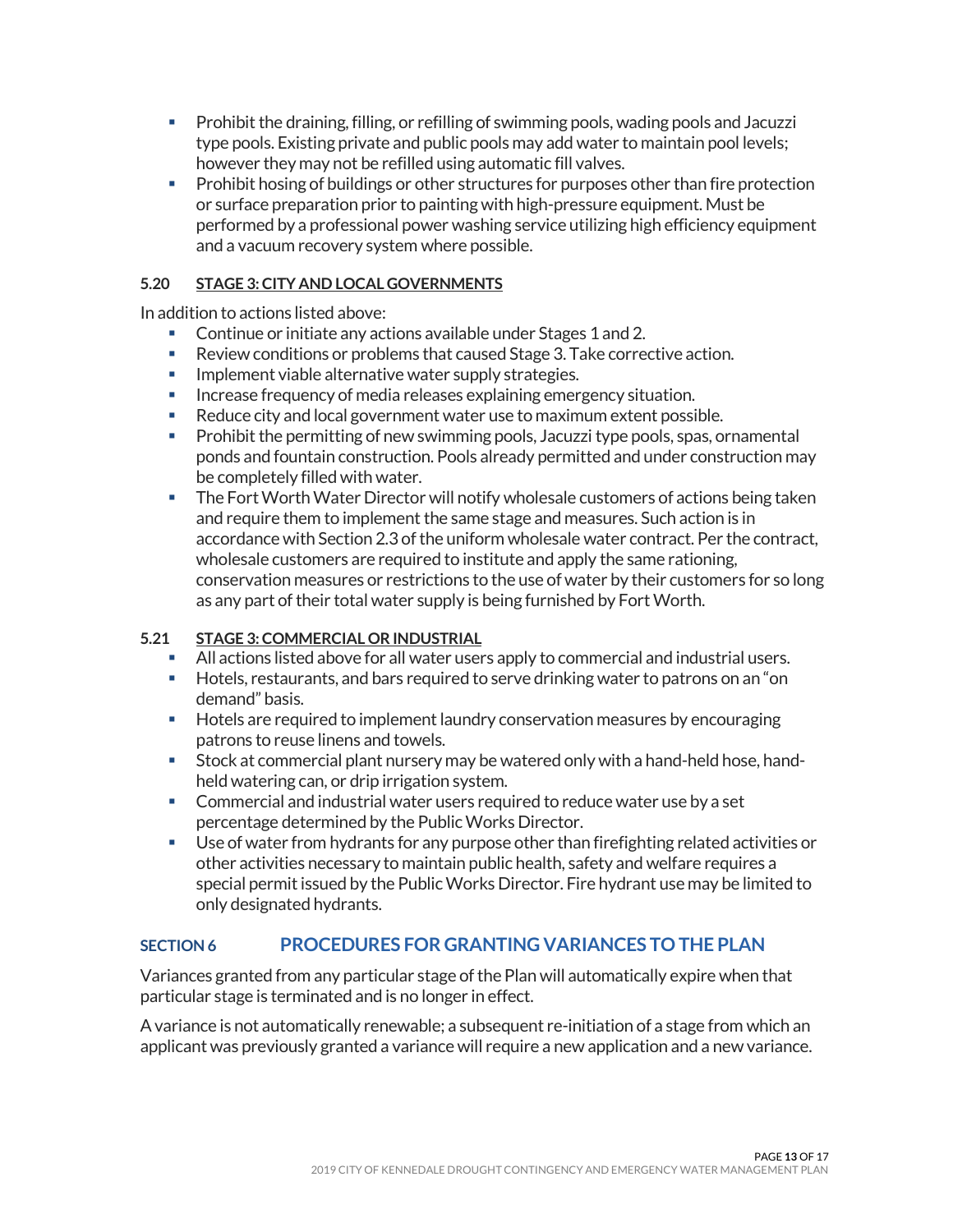A variance will not be re-issued to an applicant simply because that applicant had previously been granted that variance. Each application will be evaluated based on the conditions in place at the time that application is received, regardless of any previously granted variance.

No variance will be retroactive or otherwise exempt an applicant from a violation of the Plan occurring prior to the issuance of the variance.

# <span id="page-13-0"></span>**6.1 GROUNDS FOR GRANTING A VARIANCE**

The City Manager or his/her duly appointed representative in consultation with the Arlington Director of Water Utilities may grant temporary variances for water uses otherwise prohibited under this Plan only if all of the following conditions are met:

- 1) Granting the variance would not cause an immediate, significant reduction in the City's water supply;
- 2) Failure to approve the variance would result in an extreme hardship or need relating to health, safety or welfare of the applicant;
- 3) Granting the variance would not adversely affect the health, safety and welfare of other persons; and
- 4) The applicant signs a compliance agreement provided by the City Manager or his/her duly appointed representative in consultation with the Arlington Director of Water Utilities agreeing to use water only in the amount and manner approved by the variance.

# <span id="page-13-1"></span>**6.2 INFORMATION REQUIRED FOR A VARIANCE REQUEST**

Any application for variances must be in writing and must include the following information:

- 1) Name and address of applicant(s);
- 2) Purpose of water use and the amount of daily use;
- 3) Specific provisions from which relief is requested;
- 4) A detailed statement of the adverse effect of the provision from which relief is requested
- 5) A description of the relief requested;
- 6) The period of time for which the variance is sought;
- 7) Alternative measures that will be taken to reduce water use;
- 8) Methods of measurement and reporting to confirm water use reductions (if applicable); and
- 9) Any other pertinent information requested.

Requests for a variance may be directed to the following address: City of Kennedale 405 Municipal Drive Kennedale, Texas 76060

## <span id="page-13-2"></span>**6.3 REVOCATION OF A VARIANCE**

The City Manager or his/her duly appointed representative in consultation with the Arlington Water Utilities Director may revoke a variance when he or she determines that:

- **The conditions set out in Grounds for Granting a Variance, above, are not being met or** are no longer applicable;
- The terms of the compliance agreement have been violated; or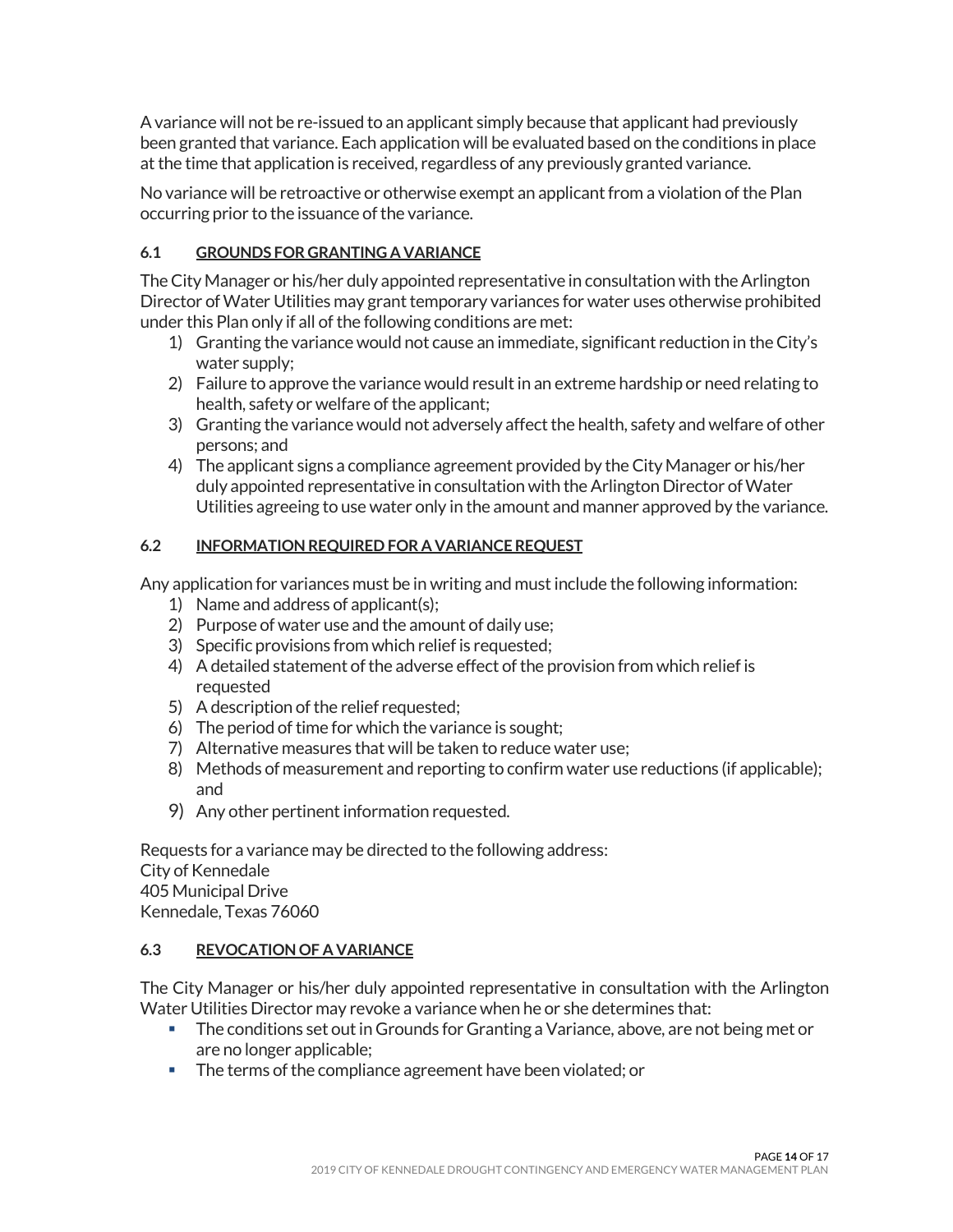Revocation is advisable to protect the health, safety, or welfare of the public or any person.

# <span id="page-14-0"></span>**SECTION 7 TERMS AND CONDITIONS**

## <span id="page-14-1"></span>**7.1 PROCEDURES FOR ENFORCING MANDATORY WATER USE MEASURES**

Mandatory water use restrictions are in place year round and additional restrictions may be imposed in Stages 1, 2, and 3. These mandatory water use restrictions will be enforced by warnings and penalties as follows:

- On the first violation, customers will be given a written warning that they have violated the mandatory water use restriction.
- On the second and subsequent violations, citations may be issued to customers, with minimum and maximum fines established by ordinance.
- After three violations have occurred, the utility may cut off water service to the customer.

# <span id="page-14-2"></span>**7.2 COORDINATION WITH THE OTHER ENTITIES**

The Texas Water Development Board established Regional Water Planning Groups pursuant to Senate Bill 1 (75<sup>th</sup> Texas Legislature) and made these groups responsible for the development of regional water management plans. The City has modeled this plan to be complimentary to the Fort Worth plan. The Fort Worth plan has been modeled to conform to TRWD requirements and also to be complimentary with other retail water suppliers in the region.

#### <span id="page-14-3"></span>**7.3 REVIEW AND UPDATE OF DROUGHT CONTINGENCY PLAN**

The City will review the Plan at least every five years, as required by Texas Commission on Environmental Quality rules. The Plan, or its sections, may be amended, revised or updated anytime it is appropriate to include new information.

## <span id="page-14-4"></span>**7.4 SEVERABILITY**

It is hereby declared to be the intent of the City that the sections, paragraphs, sentences, clauses and phrases of this Plan are severable, and if any section, paragraph, sentence, clause or phrase of this Plan is declared unconstitutional by the valid judgment or decree of any court of competent jurisdiction, such unconstitutionality shall not affect any of the remaining sections, paragraphs, sentences, clauses or phrases of this Plan, since the same would not have been enacted by the City without the incorporation into the Plan of any such unconstitutional section, paragraph, sentence, clause or phrase.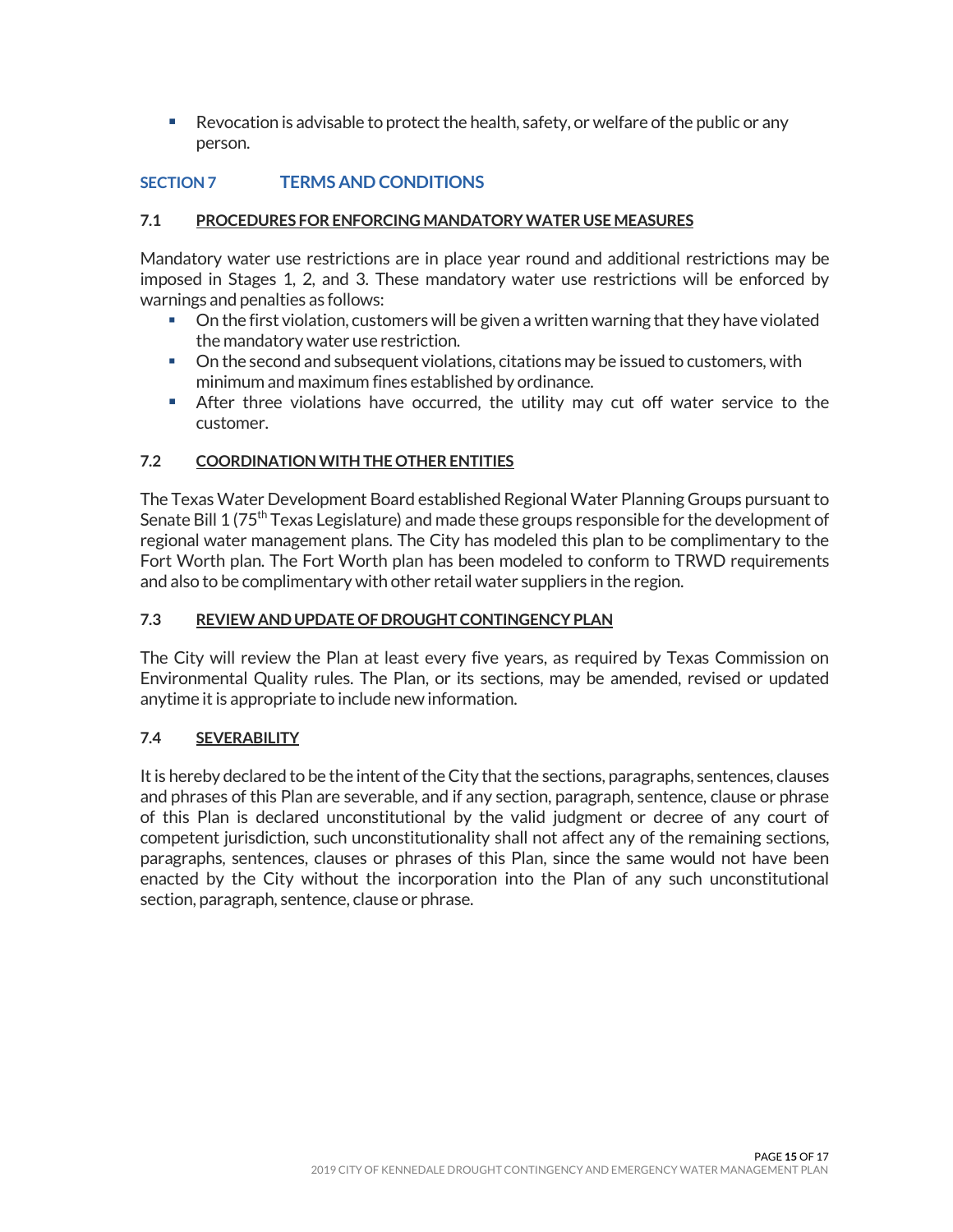# <span id="page-15-0"></span>**7.5 DROUGHT CONTINGENCY PLAN DEFINITIONS**

| <b>TERM</b>                                  | <b>DEFINITION</b>                                                                                                                                                                                                                                                                                                                                                                                                                        |
|----------------------------------------------|------------------------------------------------------------------------------------------------------------------------------------------------------------------------------------------------------------------------------------------------------------------------------------------------------------------------------------------------------------------------------------------------------------------------------------------|
| <b>AESTHETIC WATER USE</b>                   | Water used for ornamental or decorative features such as fountains, reflecting<br>pools, and water gardens.                                                                                                                                                                                                                                                                                                                              |
| <b>ALTERNATIVE WATER</b><br><b>SOURCE</b>    | Means water produced by a source other than a water treatment plan and in not<br>considered potable. These sources can include, but are not limited to:<br>reclaimed/recycled water, collected rain water, collected grey water, private well<br>water.                                                                                                                                                                                  |
| <b>ATHLETIC FIELD</b>                        | A sports playing field, the essential feature of which is turf grass, used primarily<br>for organized sports for schools, professional sports, or sanctioned league play.                                                                                                                                                                                                                                                                |
| <b>AUTOMATIC</b><br><b>IRRIGATION SYSTEM</b> | A site specific system of delivering water generally for landscaping via a system<br>of pipes or other conduits installed below ground that automatically cycles water<br>use through water emitters to a preset program, whether on a designated timer<br>or through manual operation.                                                                                                                                                  |
| <b>AQUATIC LIFE</b>                          | A vertebrate organism dependent upon an aquatic environment to sustain its<br>life.                                                                                                                                                                                                                                                                                                                                                      |
| <b>CONSERVATION</b>                          | Those practices, techniques, and technologies that reduce water consumption;<br>reduce the loss or waste of water; improve the efficiency in water use; and<br>increase the recycling and reuse of water so that supply is conserved and made<br>available for other or future uses.                                                                                                                                                     |
| <b>CUSTOMER</b>                              | Any person, company, or organization using water supplied by TRWD or through<br>an entity supplied by TRWD.                                                                                                                                                                                                                                                                                                                              |
| <b>DRIP IRRIGATION</b>                       | An irrigation system (drip, porous pipe, etc.) that applies water at a<br>predetermined controlled low-flow levels directly to the roots of the plant                                                                                                                                                                                                                                                                                    |
| <b>DROUGHT</b><br><b>CONTINGENCY PLAN</b>    | A strategy or combination of strategies for temporary supply management and<br>demand management responses to temporary or potentially recurring water<br>supply shortages and other water supply emergencies.                                                                                                                                                                                                                           |
| <b>FOUNTAIN</b>                              | An artificially created jet, stream or flow of water, a structure, often decorative,<br>from which a jet, stream or flow of water issues.                                                                                                                                                                                                                                                                                                |
| <b>HAND-HELD HOSE</b>                        | A hose physically held by one person, fitted with a manual or automatic shutoff<br>nozzle.                                                                                                                                                                                                                                                                                                                                               |
| <b>HAND WATERING</b>                         | The application of water for irrigation purposes through a hand-held watering<br>hose, watering can, or bucket.                                                                                                                                                                                                                                                                                                                          |
| <b>HOSE-END SPRINKLER</b>                    | A device through which water flows from a hose to a sprinkler to water any lawn<br>or landscape.                                                                                                                                                                                                                                                                                                                                         |
| <b>HOSING</b>                                | To spray, water, or wash with a water hose.                                                                                                                                                                                                                                                                                                                                                                                              |
| <b>INDUSTRIAL WATER USE</b>                  | The use of water for or in connection with commercial or industrial activities,<br>including but not limited to, manufacturing, bottling, brewing, food processing,<br>scientific research and technology, recycling, production of concrete, asphalt,<br>and cement, commercial uses of water for tourism, entertainment, and hotel or<br>motel lodging, generation of power other than hydroelectric and other business<br>activities. |
| <b>IRRIGATION SYSTEM</b>                     | A system of fixed pipes and water emitters that apply water to landscape plants<br>or turf grass, including, but not limited to,<br>in-ground and permanent irrigation systems.                                                                                                                                                                                                                                                          |
| LAKE, LAGOON,<br><b>OR POND</b>              | Artificially created body of fresh or salt water.                                                                                                                                                                                                                                                                                                                                                                                        |